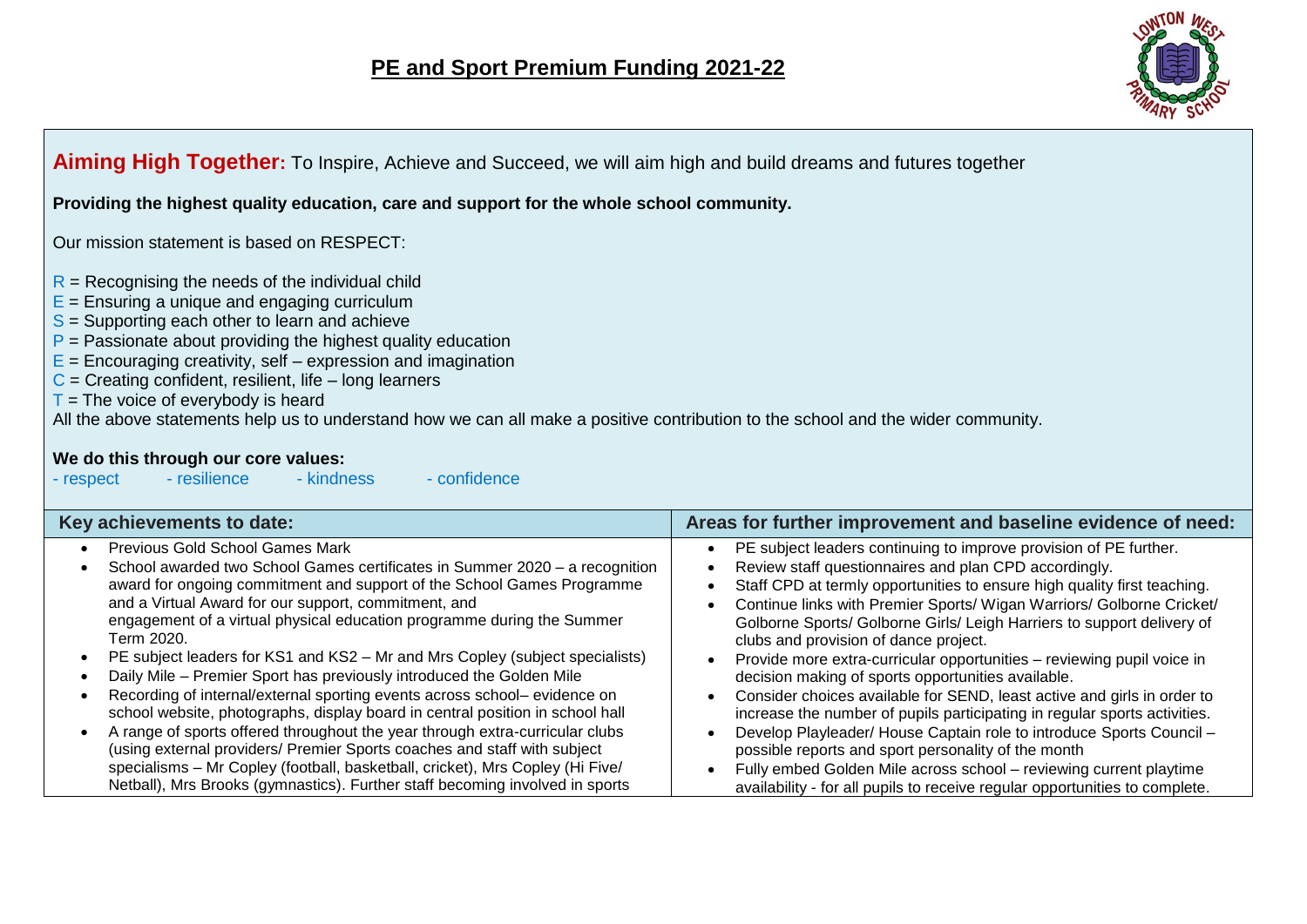## **PE and Sport Premium Funding 2021-22**

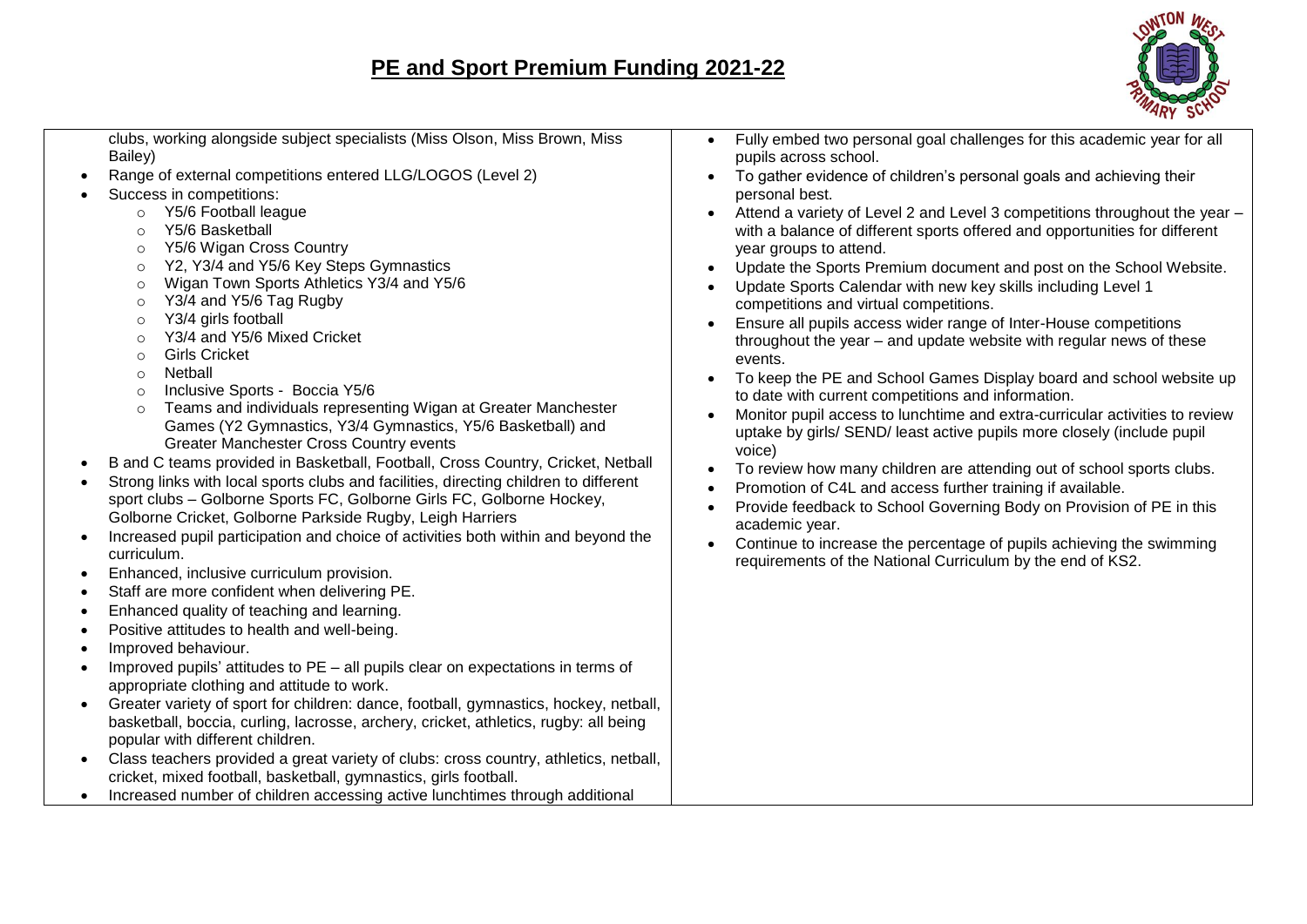

| equipment purchased and Premier Sport lunchtime clubs<br>Increased participation from Reception through to Year 6 - all experiencing<br>some level one competition 2018-2019 (limited access in 2019-2020 due to<br>school closure during Covid-19 lockdown)<br>Inter-House competitions in a wide variety of sports introduced across school<br>throughout the year - with additional resources purchased to support this.<br>A more inclusive approach to PE - links to Physical Disabilities Outreach Team<br>and Physio/OT for individual pupils<br>Pupil voice used to review sports and current provision.<br>Transition links through sport/PE provided through Golborne High School.<br>Attendance at Wigan/ LLG PE Network meetings. SGO links maintained.<br>Curriculum development to improve PE across school. Evidence of what skills<br>look like at different year groups. New schemes of work written/ purchased.<br>Links to outside providers for dance, Golborne Sports, Golborne JFC, Golborne<br>Girls FC, Golborne Cricket Club, Wigan Warriors - rugby, Leigh Centurions |                                                                                                                                                                                                                                                                                       |
|-------------------------------------------------------------------------------------------------------------------------------------------------------------------------------------------------------------------------------------------------------------------------------------------------------------------------------------------------------------------------------------------------------------------------------------------------------------------------------------------------------------------------------------------------------------------------------------------------------------------------------------------------------------------------------------------------------------------------------------------------------------------------------------------------------------------------------------------------------------------------------------------------------------------------------------------------------------------------------------------------------------------------------------------------------------------------------------------------|---------------------------------------------------------------------------------------------------------------------------------------------------------------------------------------------------------------------------------------------------------------------------------------|
| Meeting national curriculum requirements for swimming and water safety                                                                                                                                                                                                                                                                                                                                                                                                                                                                                                                                                                                                                                                                                                                                                                                                                                                                                                                                                                                                                          | <b>Percentage of pupils:</b>                                                                                                                                                                                                                                                          |
| What percentage of your current Year 6 cohort swim competently, confidently and proficiently<br>over a distance of at least 25 metres?<br>N.B. Even though your children may swim in another year please report on their attainment on<br>leaving primary school.                                                                                                                                                                                                                                                                                                                                                                                                                                                                                                                                                                                                                                                                                                                                                                                                                               | 95% Y6 2019-2020<br>72% Y6 2020-2021 (from data captured Feb 2020 -<br>before Covid-19)<br>No swimming lessons took place 2020-2021 due to<br>Covid-19 restrictions.                                                                                                                  |
| What percentage of your current Year 6 cohort use a range of strokes effectively [for<br>example, front crawl, backstroke and breaststroke]?                                                                                                                                                                                                                                                                                                                                                                                                                                                                                                                                                                                                                                                                                                                                                                                                                                                                                                                                                    | 95% Y6 2019-2020<br>82% Y6 2020-2021                                                                                                                                                                                                                                                  |
| What percentage of your current Year 6 cohort perform safe self-rescue in different water-based<br>situations?                                                                                                                                                                                                                                                                                                                                                                                                                                                                                                                                                                                                                                                                                                                                                                                                                                                                                                                                                                                  | 82% Y6 2020-2021                                                                                                                                                                                                                                                                      |
| Schools can choose to use the Primary PE and Sport Premium to provide additional provision<br>for swimming but this must be for activity over and above the national curriculum requirements.<br>Have you used it in this way?                                                                                                                                                                                                                                                                                                                                                                                                                                                                                                                                                                                                                                                                                                                                                                                                                                                                  | Yes 2018-2019<br>*Additional provision in Y5 (2019-2020 and 2020-2021)<br>for targeted pupils through Sport Premium funding did not<br>take place. The planned sessions were unable to take<br>place Spring and Summer 2020 due to school closure.<br>Lessons to recommence Sept 2021 |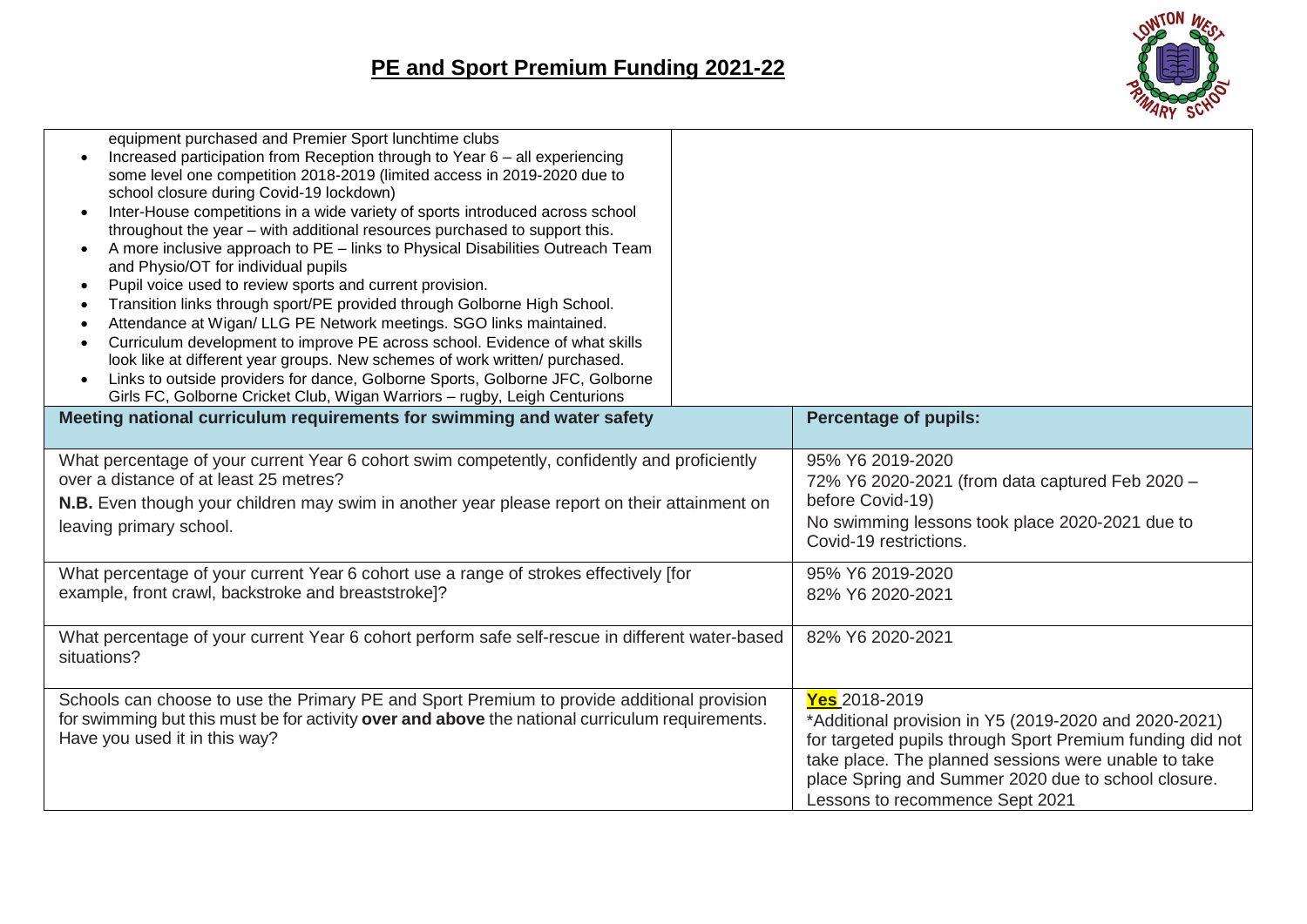## **PE and Sport Premium Funding 2021-22**



#### **Objectives 2021/22**

| • To continue to promote physical exercise and healthy lifestyles and further embed physical activity into the school day through active playgrounds and |
|----------------------------------------------------------------------------------------------------------------------------------------------------------|
| active teaching.                                                                                                                                         |
| To provide outctonding Physical Education opportunities and oprich the sports curriculum further to promote boalth and well being as a whole school      |

 $\bullet$  To provide outstanding Physical Education opportunities and enrich the sports curriculum further to promote health and well-being as a whole school approach.

To develop and include active lessons across the wider curriculum.

 To provide staff with further professional development and resources to maintain a whole school approach to the teaching of PE and sport - building capacity and capability across school, including CPD for new staff members.

 To continue to broaden the inclusive sporting activities currently offered by school, including the development of the KS2 playground to increase sports activities at lunchtimes and after-school.

- To continue to embed new sports and other activities to encourage more pupils to take up sport and physical activities.
- To develop more opportunities for all pupils to access inclusive Intra sport activities and competitions.
- To increase the percentage of girls and least active children participating in extra-curricular sporting activities.
- To partner with other local schools to increase opportunities for girls and least active pupils to access more sports activities and clubs.
- To continue to encourage pupils to take on leadership or volunteer roles that support sport and physical activity within the school.

| Total amount allocated for 2020/2021                                                                                                                                                                               |                                                                                                                                                                           | £19,610.00                                                                                                                                                                |
|--------------------------------------------------------------------------------------------------------------------------------------------------------------------------------------------------------------------|---------------------------------------------------------------------------------------------------------------------------------------------------------------------------|---------------------------------------------------------------------------------------------------------------------------------------------------------------------------|
| Total amount carried over from 2020/2021                                                                                                                                                                           |                                                                                                                                                                           | £5,403.44                                                                                                                                                                 |
| Total amount allocated for 2021/2022                                                                                                                                                                               |                                                                                                                                                                           | £19,590.00                                                                                                                                                                |
| Total amount of funding for 2021/2022. To be spent and reported on by 31st July 2022.                                                                                                                              |                                                                                                                                                                           | £24,993.44                                                                                                                                                                |
| <b>Use of Sports Funding</b>                                                                                                                                                                                       |                                                                                                                                                                           |                                                                                                                                                                           |
| <b>Key indicators:</b><br>Broader experience of a range of sports and activities offered to all pupils.<br>* Increased participation in competitive sport.                                                         | *The profile of PESSPA being raised across the school as a tool for whole school improvement.                                                                             | Total planned expenditure for staff CPD/<br>curriculum development/delivery:<br>£3,023.66<br>Percentage of total allocation: 12%                                          |
| Intent                                                                                                                                                                                                             | Implementation                                                                                                                                                            | Impact                                                                                                                                                                    |
| To provide new staff (ECTs and RQTs) with<br>professional development and resources to<br>maintain a whole school approach to the<br>teaching of PE and sport - building capacity<br>and capability across school. | Premier Sports coach working alongside staff to deliver<br>lessons and support the delivery and planning of PE,<br>including Inter-House and Intra-competitions, and OAA. | Increased confidence, knowledge and skills of all<br>staff in teaching PE and sport – with a focus on<br>new sports, new staff members and staff<br>changing year groups. |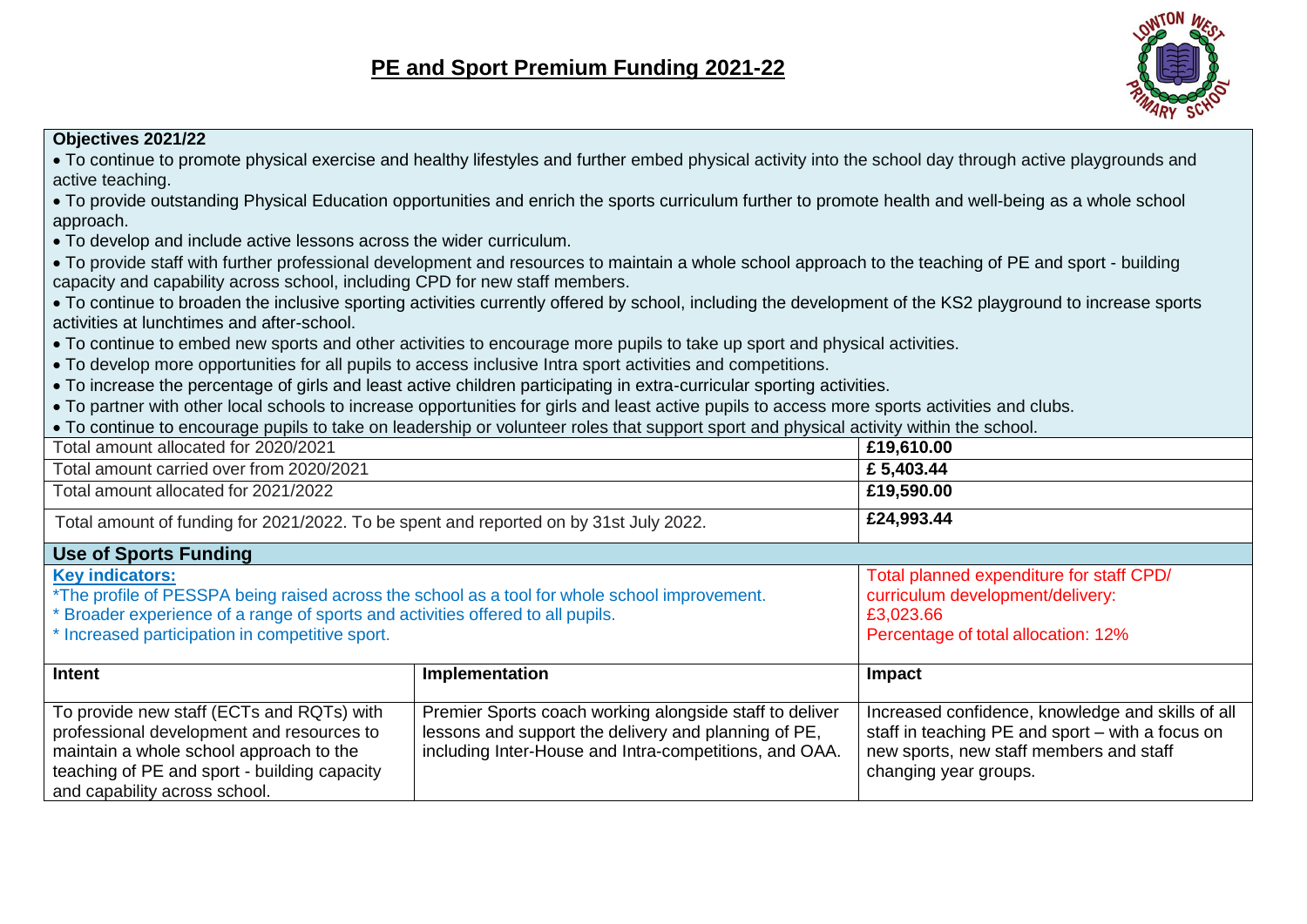

| To continue to introduce new sports and other<br>activities to encourage more pupils to take up<br>sport and physical activities.<br>To further broaden and support all staff in | Support staff in the delivery of the new PE scheme of<br>work, focusing on key skills, differentiation and<br>progression from session to session. NQTs and RQTs<br>will be supported.<br>Continue to support staff in the preparation of sports | The profile of PE is raised across the school as a<br>tool for whole-school improvement, our school<br>vision, mission statement and the core school<br>values - respect, resilience, kindness and<br>confidence. |
|----------------------------------------------------------------------------------------------------------------------------------------------------------------------------------|--------------------------------------------------------------------------------------------------------------------------------------------------------------------------------------------------------------------------------------------------|-------------------------------------------------------------------------------------------------------------------------------------------------------------------------------------------------------------------|
| developing the inclusive sporting activities<br>currently offered by school.                                                                                                     | teams for sports competitions, including virtual<br>competitions within the Local Authority.                                                                                                                                                     | A broader range of sports is offered to all pupils<br>to enrich the PE and Sport curriculum.                                                                                                                      |
| To continue to develop the Intra School Sports<br>and Activities programme to ensure all pupils<br>have access and participate regularly in Intra<br>Sports activities.          | Premier Sports coach to lead on alternative inclusive<br>sports programme to enrich the PE and Sport<br>curriculum: fencing, boccia, curling, Frisbee golf, Tri-<br>Golf, archery and lacrosse.                                                  | There is an increased participation in competitive<br>sport across KS1 and KS2, including access to<br>virtual games.                                                                                             |
|                                                                                                                                                                                  |                                                                                                                                                                                                                                                  | There is an increased participation of all children<br>across school in inclusive Intra Sports<br>competitions (Inter-House competitive sports).                                                                  |
|                                                                                                                                                                                  |                                                                                                                                                                                                                                                  | A wider range of inclusive sports competitions<br>held across school - including Inter-House<br>Lacrosse, Boccia, Basketball, Curling, Archery,<br>Tri-Golf, Frisbee Golf, Fencing.                               |
|                                                                                                                                                                                  |                                                                                                                                                                                                                                                  | A high level of participation in School Games<br>events across KS1 and KS2 (including virtual<br>games) will be sustained.                                                                                        |
|                                                                                                                                                                                  |                                                                                                                                                                                                                                                  | There is an increased number of staff members<br>leading teams at sports competitions and sporting<br>events within the authority (including virtual<br>games).                                                   |
|                                                                                                                                                                                  |                                                                                                                                                                                                                                                  |                                                                                                                                                                                                                   |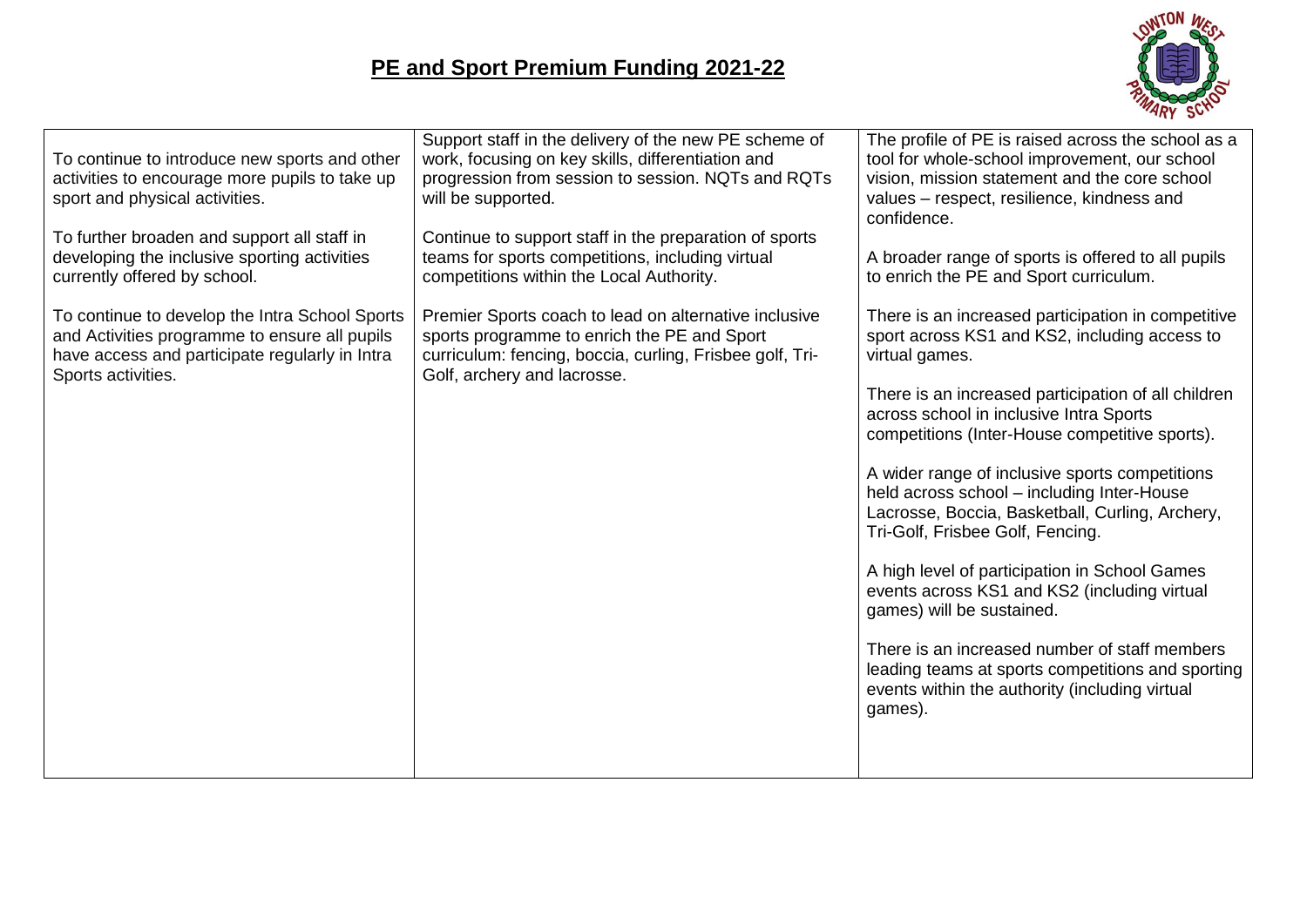

| <b>Key indicators:</b><br>Broader experience of a range of sports and activities offered to all pupils.<br>* Provide targeted activities to involve and encourage the least active children. |                                                                                                                                                                                                                                                                   | Total planned expenditure:<br>£6,047.32<br>Percentage of total allocation: 24%                                                                                                                                                                                                                       |
|----------------------------------------------------------------------------------------------------------------------------------------------------------------------------------------------|-------------------------------------------------------------------------------------------------------------------------------------------------------------------------------------------------------------------------------------------------------------------|------------------------------------------------------------------------------------------------------------------------------------------------------------------------------------------------------------------------------------------------------------------------------------------------------|
| <b>Intent</b>                                                                                                                                                                                | Implementation                                                                                                                                                                                                                                                    | Impact                                                                                                                                                                                                                                                                                               |
| To broaden the range of sports and<br>activities offered across KS1 and KS2.<br>To continue to support staff in the delivery<br>of the new PE scheme of work, focusing on                    | Small group activities delivered at least weekly for targeted<br>groups of pupils (least active) to encourage involvement in<br>wider sports, increase engagement in physical activity.<br>1:1 incentive sessions for identified SEND pupils.                     | There is an increased confidence, knowledge and<br>skills of all staff in teaching PE and sport - with a<br>focus on new sports, new staff members and staff<br>changing year groups.                                                                                                                |
| key skills, inclusion and differentiation and<br>progression from session to session.<br>To continue to support staff in the<br>preparation of sports teams for sports                       | Enrichment mornings delivered alongside class teacher,<br>providing wider range of inclusive sports: fencing, boccia,<br>curling, archery, lacrosse, tri-golf, Frisbee golf etc                                                                                   | The profile of PE is raised across the school as a<br>tool for whole-school improvement, our school<br>vision, mission statement and the core school<br>values - resilience                                                                                                                          |
| competitions, including virtual competitions<br>within the Local Authority.                                                                                                                  | Each class to access enrichment morning(s) as part of<br>school sports calendar.                                                                                                                                                                                  | A broader range of sports is offered to all pupils<br>to enrich the PE and Sport curriculum.                                                                                                                                                                                                         |
| To deliver alternative sports opportunities<br>through the enrichment of the PE and Sport<br>curriculum.                                                                                     | Work alongside class teacher to support the preparation of<br>teams for competitions. School funded extra-curricular<br>activities to prepare teams and provide further<br>opportunities for sporting events, including virtual events.                           | There is an increased participation in competitive<br>sport across KS1 and KS2, including access to<br>virtual games.                                                                                                                                                                                |
| To extend and broaden the current delivery<br>of the 60 Active Minutes across school.                                                                                                        | Targeted additional sessions for identified pupils to<br>increase participation in physical activity - developing the<br>60 Active Minutes, promoting enjoyment, team work and<br>resilience in sports.<br>KS2 PE subject leader to deliver PE in Year 6 to fully | There is an increased participation of all children<br>across school in inclusive Intra Sports<br>competitions (Inter-House competitive sports).<br>There is a wider range of inclusive sports<br>competitions held across school - including Inter-<br>House Lacrosse, Boccia, Basketball, Curling, |
|                                                                                                                                                                                              | embed new PE scheme of work and progression of skills<br>at end of Key Stage Two.<br>Support staff in KS2 to deliver the new PE scheme of work<br>and implement a clear progression of skills based<br>curriculum.                                                | Archery, Fencing and Sports Day events.<br>A high level of participation in School Games<br>events across KS1 and KS2 (including virtual<br>games) is sustained.                                                                                                                                     |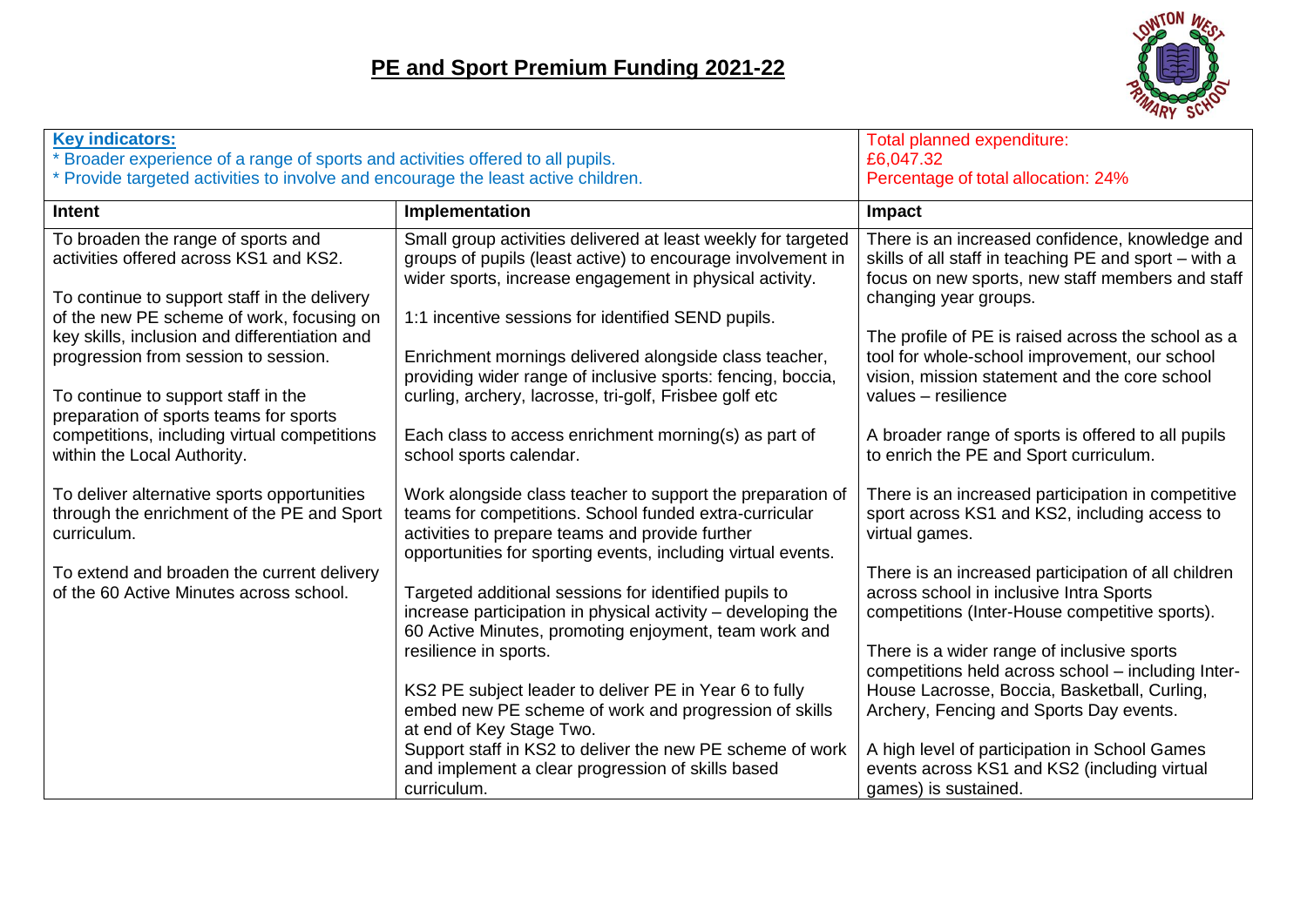

|                                                                                                                                                                                                                                                                                                                                                                                                                                                            | There is an increased number of staff members<br>leading teams at sports competitions and sporting<br>events within the authority (including virtual<br>games).<br>A greater prominence of pupil well-being, with<br>mental health and well-being a central part of the<br>school curriculum.<br>A wider range of sessions provided to increase<br>pupil health and well-being including yoga and<br>self-regulation strategies. |
|------------------------------------------------------------------------------------------------------------------------------------------------------------------------------------------------------------------------------------------------------------------------------------------------------------------------------------------------------------------------------------------------------------------------------------------------------------|----------------------------------------------------------------------------------------------------------------------------------------------------------------------------------------------------------------------------------------------------------------------------------------------------------------------------------------------------------------------------------------------------------------------------------|
| <b>Key indicators:</b><br>* To engage pupils in regular physical activity, encouraging 60 Active Minutes throughout the day (at<br>least 30 minutes within the school day).<br>* To embed physical activity into the school day through active playgrounds, encouraging active play<br>during break times and lunchtimes.<br>* Provide targeted activities or support, delivering inclusive sports, to involve and encourage the least<br>active children. |                                                                                                                                                                                                                                                                                                                                                                                                                                  |
| Implementation                                                                                                                                                                                                                                                                                                                                                                                                                                             | Impact                                                                                                                                                                                                                                                                                                                                                                                                                           |
| Premier Sports coaches to lead lunchtime school sports<br>clubs including Change4life, introduce two personal<br>challenge tasks for all pupils, reintroduce and promote the<br>Golden Mile and working with Play Leaders.<br>Target individual children to participate in lunchtime sports                                                                                                                                                                | The number of pupils participating in active sports<br>clubs (including Change4Life) at lunchtime has<br>increased.<br>Targeted pupils are engaging further in physical<br>activity (SEND, least active) on a regular basis.                                                                                                                                                                                                     |
| enjoyment, team work and resilience in sports.                                                                                                                                                                                                                                                                                                                                                                                                             | The number of girls participating in physical<br>activity has increased.                                                                                                                                                                                                                                                                                                                                                         |
| 5 x 30 minute sessions per lunchtime<br>x 2 coaches                                                                                                                                                                                                                                                                                                                                                                                                        | The number of pupils engaging in the 60 Active<br>Minutes throughout the school day has increased.                                                                                                                                                                                                                                                                                                                               |
|                                                                                                                                                                                                                                                                                                                                                                                                                                                            | Support staff in KS2 to deliver extra-curricular clubs.<br>activities - developing the 60 Active Minutes, promoting                                                                                                                                                                                                                                                                                                              |